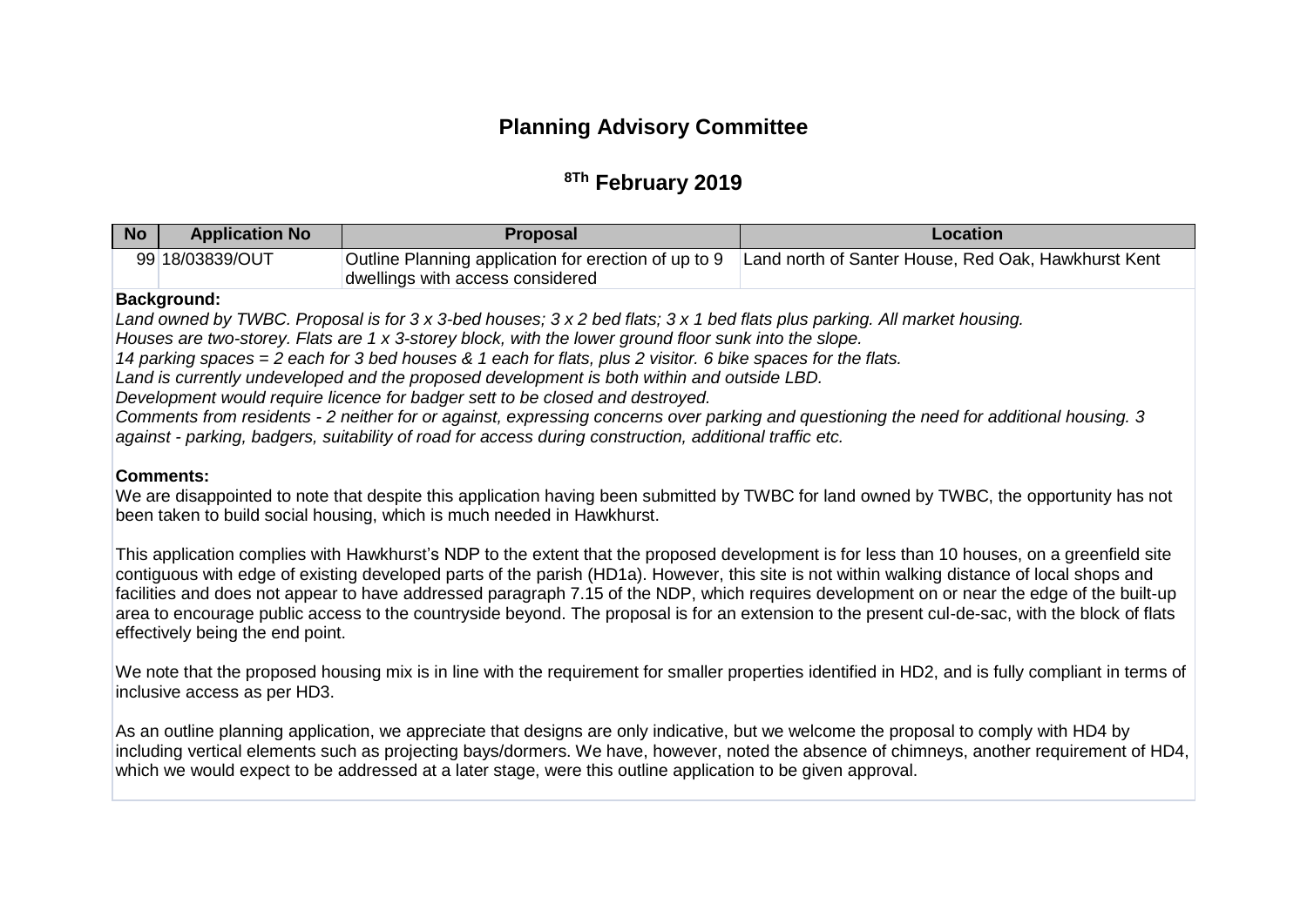We share residents concerns about parking. The proposed 14 spaces for parking for the new development is inadequate considering the location of this site - occupants will be reliant on cars to access local shops, schools etc. The current parking provision in this area is inadequate. Red Oak is already congested with cars parked along the road, blocking pavements etc. This situation would be exacerbated by additional development unless proper consideration is given to ensuring appropriate parking for both current and future residents.

We are also concerned by the proposal to close/destroy an active badger sett as part of this development. Paragraph 170 of the NPPF requires planning decisions to contribute to and enhance the local environment. According to paragraph 172 "*the conservation and enhancement of wildlife"* is an important consideration in the AONB. The requirement to destroy a well-used badger sett cannot be considered to conserving and certainly not enhancing our local wildlife. From the badger survey, it would appear that the badger sett is located in a fairly contained area of the development site. Therefore, surely it would be possible to limit development on the site to an area that would not impact on the badger sett?

Furthermore, we note the Conservation Officer's concerns that the applicant has not given sufficient consideration to the impact on the historic environment.

## **Conclusion:**

As it stands, we are **opposed** to this development for the reasons outlined above. However, we appreciate there are positive aspects to this application, namely a proposal for a limited number of dwellings of the size needed in the village. There will no doubt be further discussion between the planners and the applicant. We would like to be kept informed throughout this process as we would be minded to view more favourably an application that addressed our concerns with regard to social housing, the impact on the environment/wildlife and the importance of providing adequate car parking for all current and future residents of Red Oak.

We would like this application to be referred to the **Planning Committee**.

| 100 18/03735/ADV | New fret cut painted timber lettering applied to | 4 Colonnade, Rye Rd, Hawkhurst TN18 4ES |
|------------------|--------------------------------------------------|-----------------------------------------|
|                  | existing timber grounds for main fascia sign.    |                                         |
|                  | Refurbishment, re-painting and re-instating of   |                                         |
|                  | existing lettering each side at low level        |                                         |

#### **Background:**

*This proposal is for a new fascia sign for the bakers with the correct business name. Overall, it is broadly similar in design to the current sign. It will not be illuminated. No comments from residents.*

## **Comments and Recommendation:**

Given that the sign is not illuminated and the proposal is in keeping with the existing, we would **support** this application.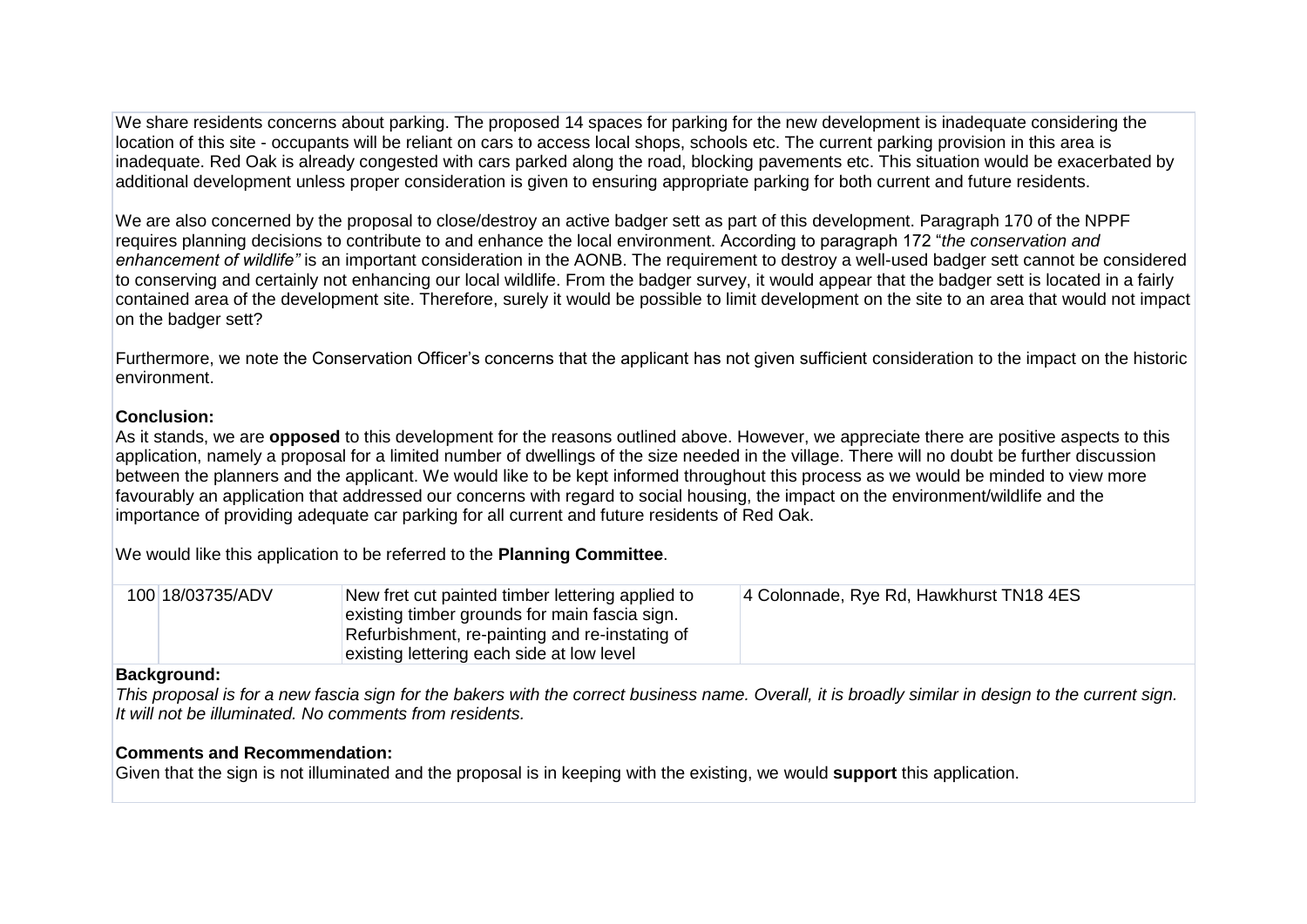| 101 18/03873/FULL | Erection of two storey / part one and half storey Lakeside, Stream Lane, Hawkhurst TN18 4RB |
|-------------------|---------------------------------------------------------------------------------------------|
|                   | front/side extension, canopied open porch                                                   |
|                   | extension, and two storey side / rear extension with                                        |
|                   | covered balconv                                                                             |

## **Background:**

*Lakeside is outside the LBD. The property has previously been extended. The volume was of the building in May 2001 was 737m<sup>3</sup> and has*  previously been extended to 1037m<sup>3</sup>. The proposed extension would result in a volume of 1617m<sup>3</sup>. H11 states that proposed development *should be modest in scale. Figures given for guidance are approximately 50% increase in volume or 150m<sup>3</sup> whichever is greater up to a maximum of 250m<sup>3</sup> . No comments from residents.*

## **Comments and Recommendation:**

The property is situated outside the LBD, in a quiet rural lane in the AONB. Given the volume figures provided by the agent, this cannot be considered a modest extension. Consequently, it does not comply with H11. Therefore, we **object** to this application.

| 102 18/03980/FULL<br>Erection of single storey extension |  | Beacon House, Foxhole Lane, Hawkhurst Kent TN18 5DP |
|----------------------------------------------------------|--|-----------------------------------------------------|
|----------------------------------------------------------|--|-----------------------------------------------------|

#### **Background:**

*The proposal is for a single-storey extension on an Edwardian style property built in the early 1900s. The supporting paperwork indicates that the total volume of all extensions to the property would be 35%. The proposal is for bricks to match existing brickwork, a zinc seamed roof and timber framed windows. Pre-application advice indicated the property was not listed and appears to have expressed concerns that the initial proposals were not sympathetic to the Edwardian house. The applicant is of the view that the inclusion of the parapet wall, zinc roof and traditional style roof lights address these issues. The pre-application advice is not available online, so we cannot ascertain whether this is the case. No comments from residents.*

## **Comments and Recommendation:**

The proposal appears to comply with H11. It does not appear to overlook neighbouring properties. The plans indicate that materials have been chosen to match existing. This is, therefore, in line with the requirement of HD4 of the NDP that extensions should be sympathetic to the host house.

We are, however, concerned about the pitched roof resulting in water draining onto the flat roof, but appreciate that this is not a material consideration. Therefore, we **support** this application assuming that this is now in line with the pre-application advice.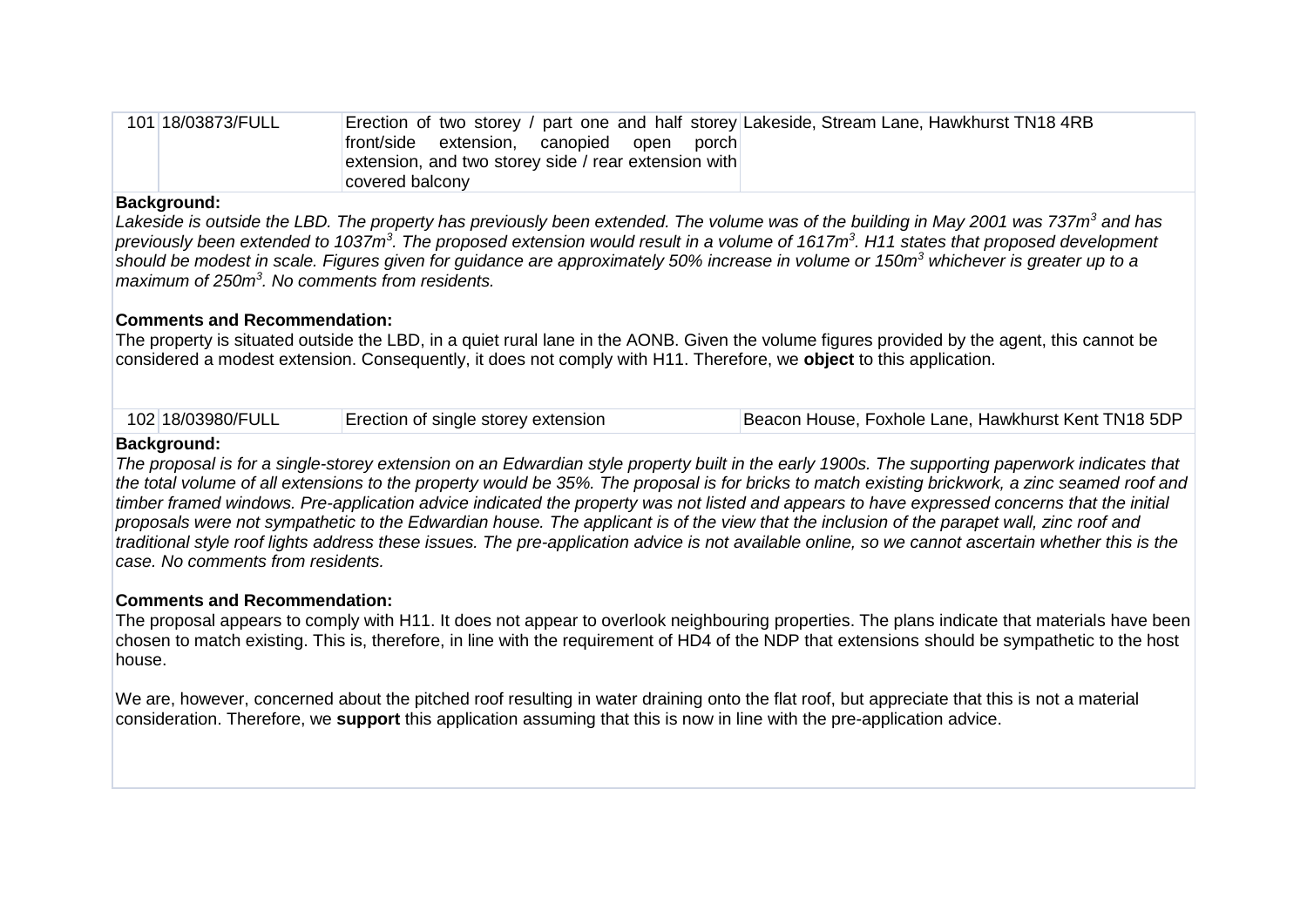| 103 18/03636/FULL | Add pitched roof to existing dormer window. Remove The Coach House, Little Fowlers Rye Road Hawkhurst Kent |
|-------------------|------------------------------------------------------------------------------------------------------------|
|                   | redundant brick chimney and roof over. Replace a TN18 5DA                                                  |
|                   | three-unit window with a two-unit window to allow the                                                      |
|                   | installation of an en-suite in the dormer window. Fit                                                      |
|                   | a soil and vent pipe externally next to the dormer to                                                      |
|                   | then run internally through the kitchen and connect                                                        |
|                   | to the existing drainage via an inspection chamber.                                                        |

#### **Background:**

*The proposal is to replace a flat roof over a dormer with a pitched roof at the rear of the property. This does not appear to impact on neighbours. No comments from residents.*

## **Comments and Recommendation:**

We **support** this application. However, it seems a shame when so much care has been taken to create symmetry with the dormer roofs to lose the symmetry of the dormer windows.

| 104 18/03865/FULL | Proposed replacement dwelling (revised scheme to New Dwelling, Oylers Farm Cottage, Attwaters lane, |                         |  |  |  |
|-------------------|-----------------------------------------------------------------------------------------------------|-------------------------|--|--|--|
|                   | 18/022289/FULL)                                                                                     | Hawkhurst Kent TN18 5AR |  |  |  |

#### **Background:**

*This is a new application but is a revision to an application that we discussed in September. We objected to it but it was approved by TWBC. We objected because of the impact on the AONB. We felt that the proposal would be visually obtrusive* a*nd would have a negative impact on the AONB, therefore, not complying with LP1 of the NDP, which requires planning applications to demonstrate how proposals do not cause adverse visual impact on the landscape setting. We also felt that it did not comply with Paragraph 172 of the NPPF, which states that great weight should be give to conserving and enhancing landscape and scenic beauty in the AONB. The case officer's view was that the proposed dwelling was of an appropriate scale and design for the locality and was not to be considered visually intrusive or highly prominent in the area. We still disagree with this assertion.*

*We also commented that it did not comply with HD2 future housing mix. The case officer's reported indicated that a 2-bedroomed property was being replaced with a 3-bedroomed property, which was relatively modest in scale. And concluded that the proposal was not contrary to HD2. The changes will now make this a four-bedroomed property.*

*The changes in this application are all internal and there is no change to the mass or height of the proposed dwelling.*

*No comments from residents.*

## **Comments and Recommendation:**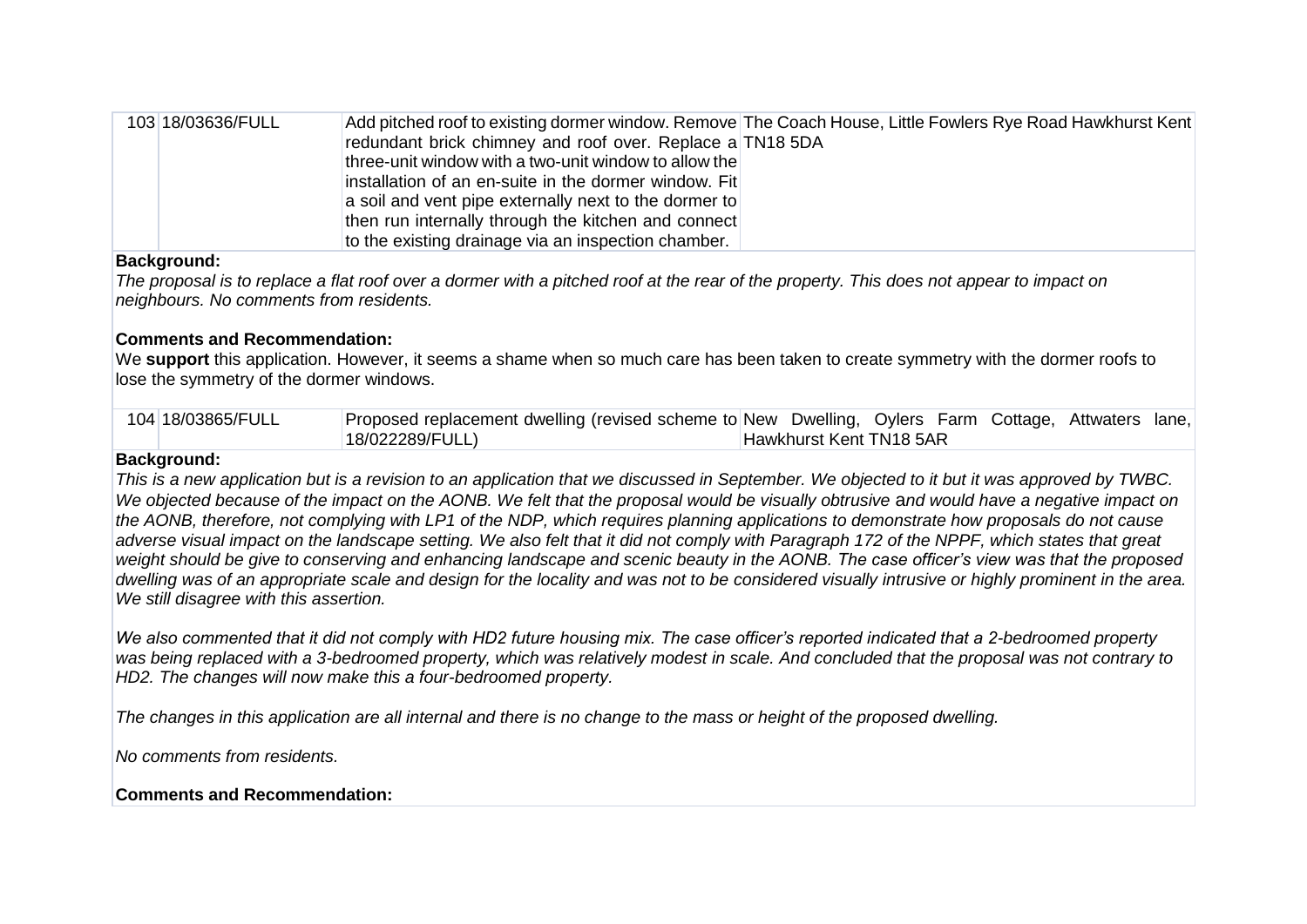Despite the decision on the previous application, we still stand by our prior objections. We feel that this application has failed to demonstrate that the proposal will not have an adverse impact on the landscape setting as required by LP1. At present, there is a far-reaching view out across the AONB. The proposed building will be higher than the existing bungalow and will, therefore, impact on the view. It does not enhance the landscape and scenic beauty of the AONB. The revisions in this application largely relate to internal layout and the proposed height and mass is staying the same. We **object** to this application.

| 105 19/00025/FULL | Remove rear porch and erection of single storey rear Pinewood, High Street, Hawkhurst, Kent TN18 4JP |  |
|-------------------|------------------------------------------------------------------------------------------------------|--|
|                   | extension                                                                                            |  |

#### **Background:**

*The proposal is for a single-storey extension at the rear of the property. This does not appear to impact on neighbours and will not be seen from the street. No comments from residents.*

#### **Comments and Recommendation:**

This is a modest extension within the LBD and the application indicates that materials have been chosen to match existing. This is, therefore, in line with the requirement of HD4 of the NDP that extensions should be sympathetic to the host house. We **support** this application.

| 106 18/03943/FULL | Removal of entrance porch; erection of a single 24, Fairview, Hawkhurst TN184AF |  |
|-------------------|---------------------------------------------------------------------------------|--|
|                   | storey front extension with pitched and tiled roof to                           |  |
|                   | enlarge kitchen area and provide utility room and                               |  |
|                   | extended hall area                                                              |  |

#### **Background:**

*The proposal is for a single-storey extension at the front of the house. At present, none of the other houses have front extensions and they share a broadly similar design. Therefore, this would impact on the street scene. In addition, the proposal is for the extension to extend further forward than the current porch. No comments from residents*

One thing I noticed when I popped by to look at this was the houses are relatively narrow and the existing porches take up a significant proportion of the houses (perhaps, a third of the total frontage). I am worried about the neighbouring house on the left as their front window will be very close to the extension and will in effect be set back between their own porch and this extension. Having done a little further research, I note that the TWBC's Alterations and Extensions supplementary planning guidance states that "front extensions are rarely acceptable." It also says the visual integrity of a terrace should not be compromised and that even a modest extension, such as a porch, can obstruct the outlook from adjacent windows of terraced houses. Clare.